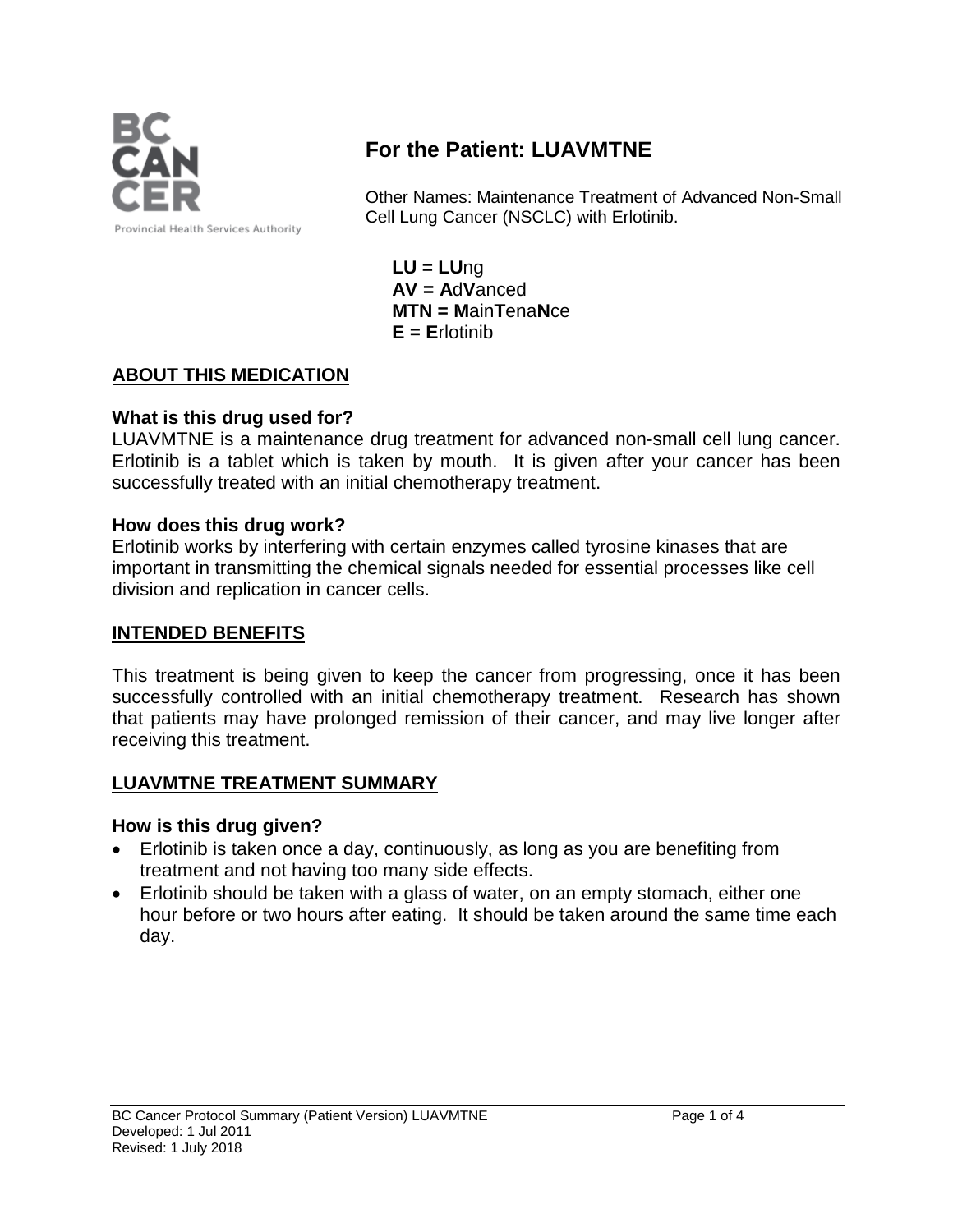#### **What will happen when I get the drug?**

- A blood test is done within one month of starting treatment.
- A blood test is also done two weeks after starting treatment and each time you see your oncologist.
- The dose and timing of your chemotherapy may be changed based on your blood test results and/or other side effects.

## **CHEMOTHERAPY SIDE EFFECTS AND MANAGEMENT:**

- Your oncologist will review the risks of treatment and possible side effects with you before starting treatment.
- The pharmacist will review how to take the medication and possible side effects with you on the day you first pick up your medication.
- Unexpected and unlikely side effects can occur with any drug treatment. *The ones listed below are particularly important for you to be aware of.* Please refer to the patient information handout entitled "*For the Patient: Erlotinib*" for a complete list of possible side effects and their management.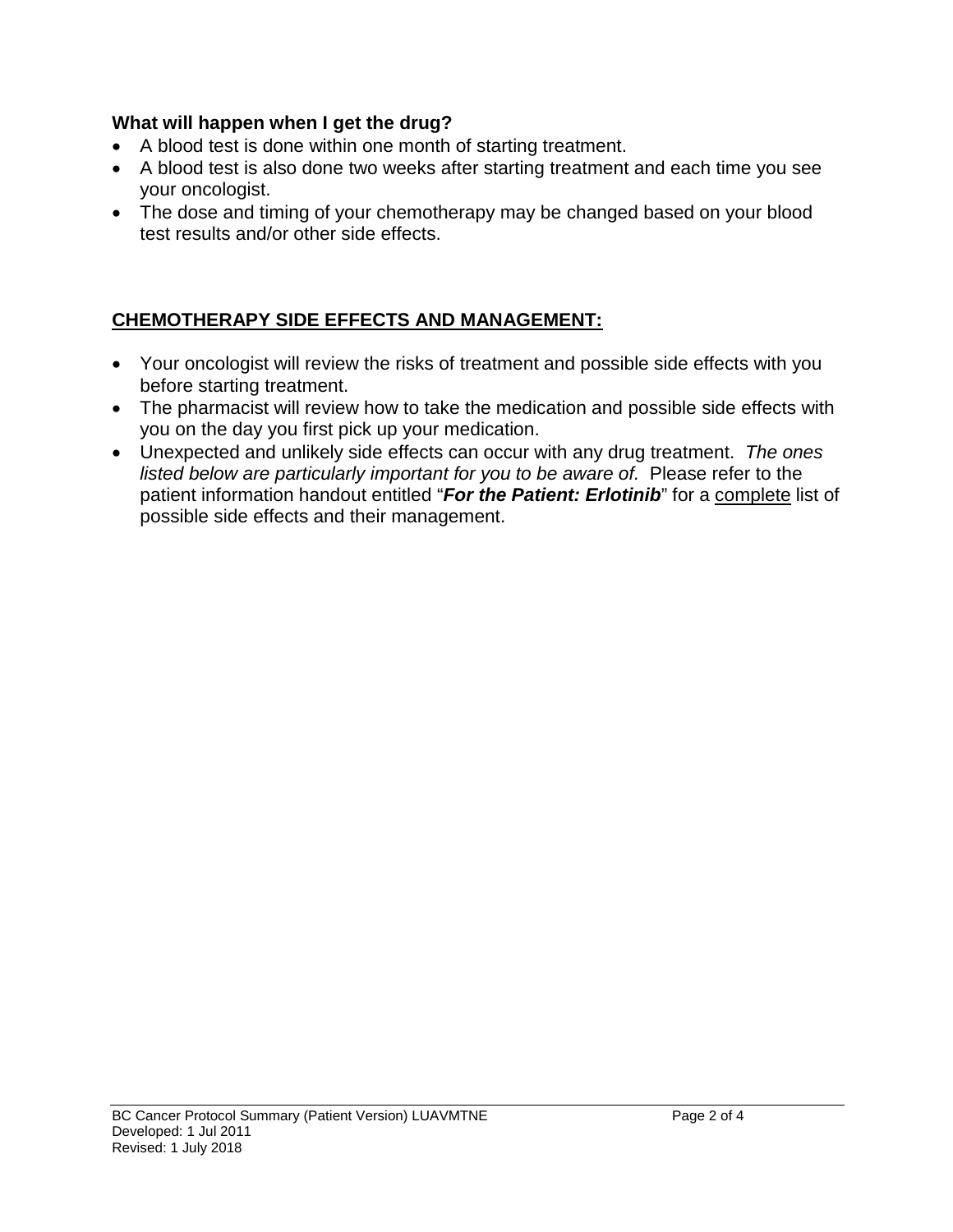| <b>SERIOUS</b><br><b>SIDE EFFECTS</b> | <b>How Common</b><br>Is It? | <b>MANAGEMENT</b>                                                                                                                                                                                                                                                                     |
|---------------------------------------|-----------------------------|---------------------------------------------------------------------------------------------------------------------------------------------------------------------------------------------------------------------------------------------------------------------------------------|
| Lung problems                         | Rare                        | Lung problems such as difficulty breathing, shortness of breath,<br>increased coughing, fever or chest pain may occur with erlotinib.<br>If you have signs of lung problems that are new or suddenly getting<br>worse, stop taking erlotinib and contact your oncologist immediately. |
| Liver failure                         | Uncommon                    | Regular blood tests will be done throughout your treatment to monitor<br>your liver function,<br>See your oncologist as soon as possible if you have signs of liver<br>problems such as yellow eyes or skin, white or clay-colored stools.                                            |

| <b>OTHER</b><br><b>SIDE EFFECTS</b>                                  | <b>How Common</b><br>Is It? | <b>MANAGEMENT</b>                                                                                                                                                                                                                                                                                                                                                                                                                 |
|----------------------------------------------------------------------|-----------------------------|-----------------------------------------------------------------------------------------------------------------------------------------------------------------------------------------------------------------------------------------------------------------------------------------------------------------------------------------------------------------------------------------------------------------------------------|
| Skin reactions such as<br>rash, dryness, or<br>itchiness are common. | Very common                 | Moisturizing creams can help prevent or reduce skin dryness.<br>If skin reactions persist or get worse contact your oncologist.<br>$\bullet$                                                                                                                                                                                                                                                                                      |
| Diarrhea can occur.                                                  | Very common                 | To help diarrhea:<br>Drink plenty of liquids.<br>Eat and drink often in small amounts.<br>Avoid high fibre foods as outlined in Food Ideas to Help with Diarrhea<br>During Chemotherapy.*<br>A prescription for loperamide (IMODIUM®) is sometimes required.<br>Note: If lactose in milk usually gives you diarrhea, the lactose in the tablet<br>may be causing your diarrhea. Take LACTAID® just before your erlotinib<br>dose. |